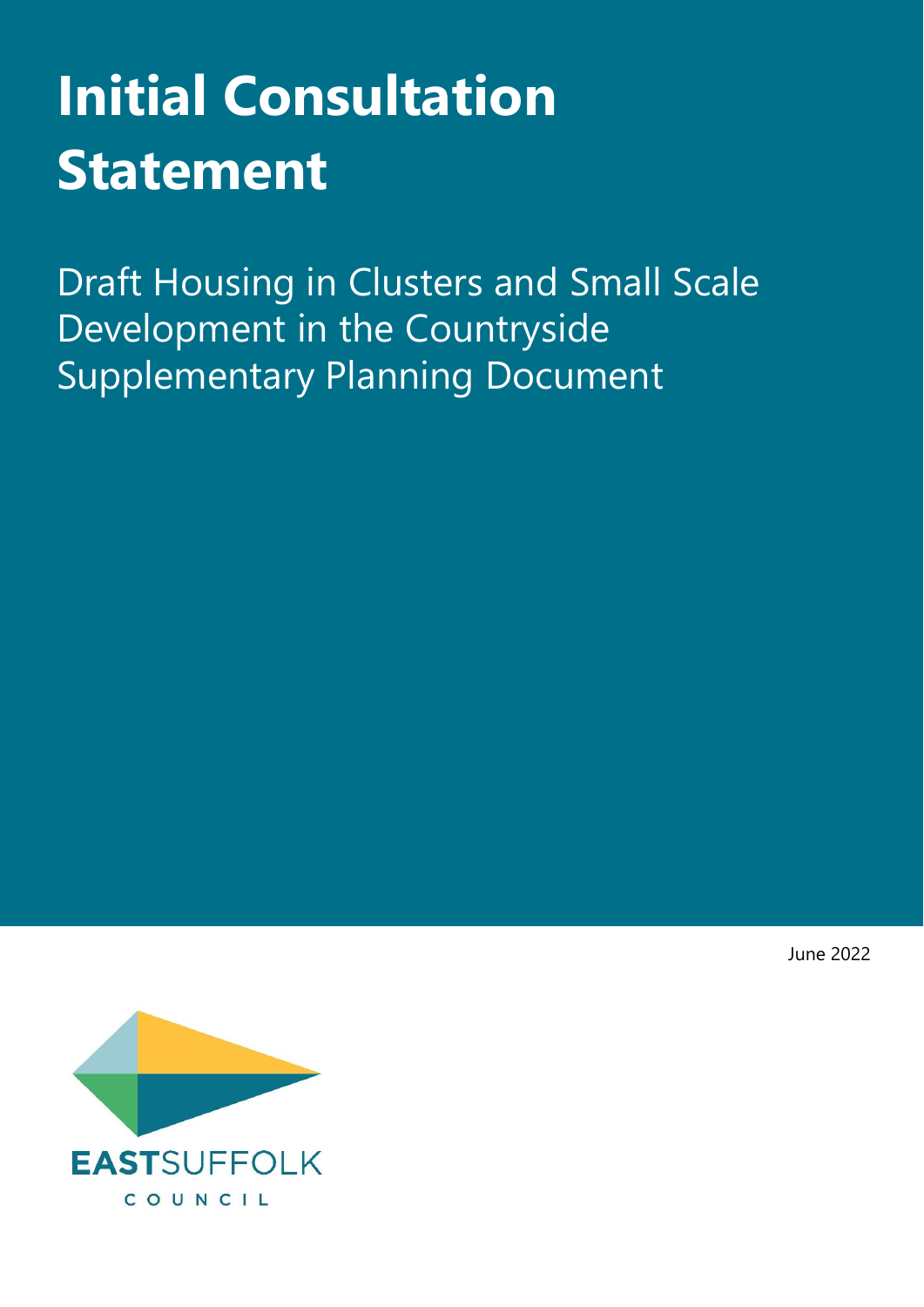## Contents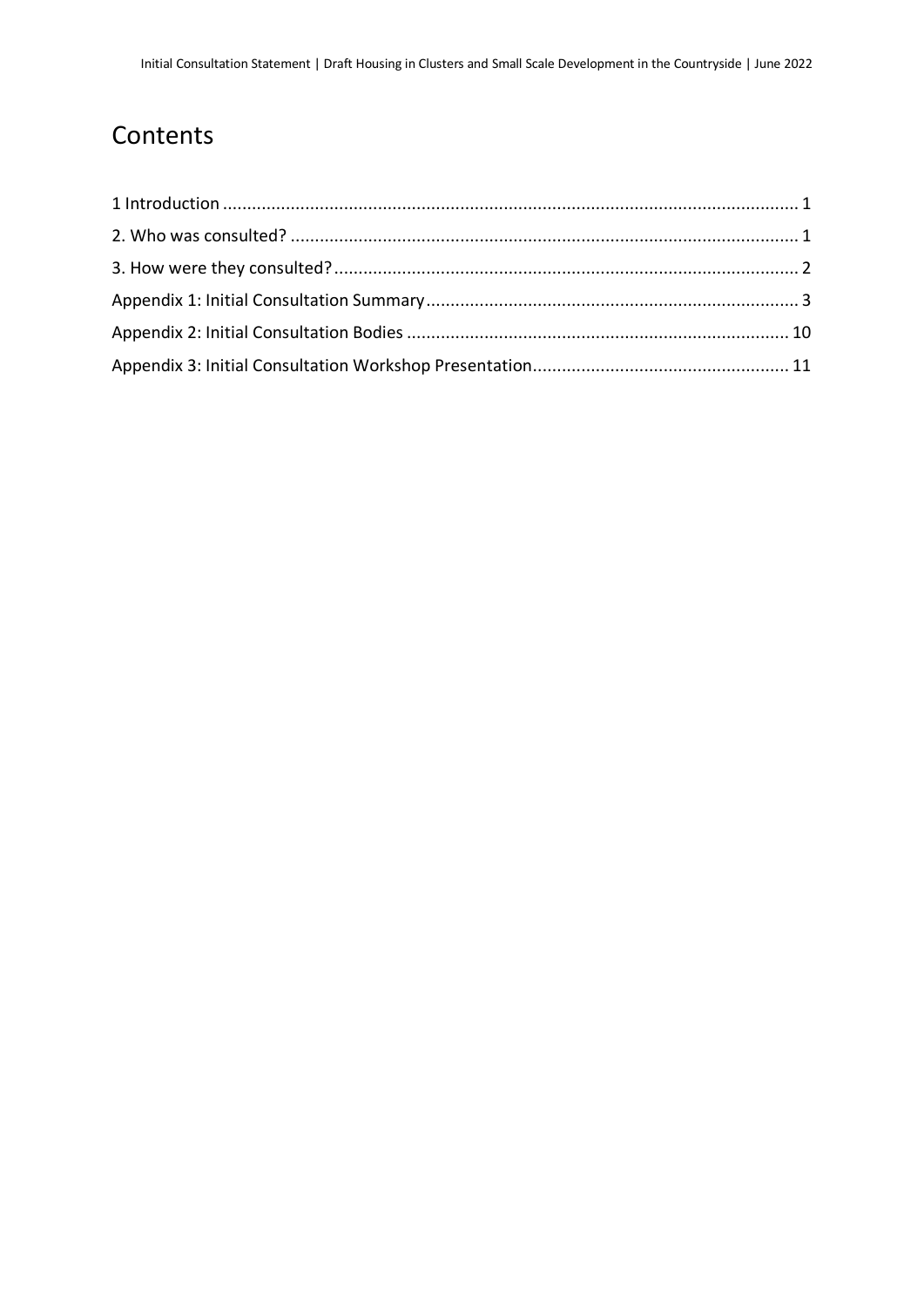## <span id="page-2-0"></span>1 Introduction

The draft Housing in Clusters and Small Scale Residential Development in the Countryside Supplementary Planning Document (SPD) will provide guidance on the application of the following policies:

- SCLP5.4 Housing in Clusters in the Countryside Suffolk Coastal Local Plan (2020) and
- WLP8.7 Small Scale Residential Development in the Countryside Waveney Local Plan (2019).

The document includes further guidance on how the individual criteria of each policy will be applied and how each of the relevant criteria are to be met for development to be considered acceptable. Guidance will also be provided on how policies SCLP5.4 and WLP8.7 relate to other policies in the Local Plans.

This Consultation Statement was produced under Regulation 12 of the Town and Country Planning (Local Planning) (England) Regulations 2012 (as amended) to accompany the consultation on the Draft SPD being held between 17<sup>th</sup> June and 5<sup>th</sup> August (7 weeks). The statement outlines the initial consultation that has been undertaken to inform the preparation of the SPD.

The Council's approach to engagement in the preparation of a Supplementary Planning Document is set out in the Statement of Community Involvement<sup>1</sup>.

## <span id="page-2-1"></span>2. Who was consulted?

Due to the nature of the issues to be addressed in the draft SPD, it was considered that the most effective way to engage with interested parties in the preparation of the draft SPD would be through workshops with visual aids.

The initial consultation was therefore undertaken using online workshops (via Microsoft Teams or Zoom) for specific groups or organisations to provide feedback on their experience of using the policies:

- Town and Parish Councils in East Suffolk (31<sup>st</sup> March 2022)
- Agents and developers working in East Suffolk (28<sup>th</sup> March 2022)
- East Suffolk Councillors (9th May 2022)

<sup>1</sup> How to get Involved in Local Planning – Statement of Community Involvement (April 2021)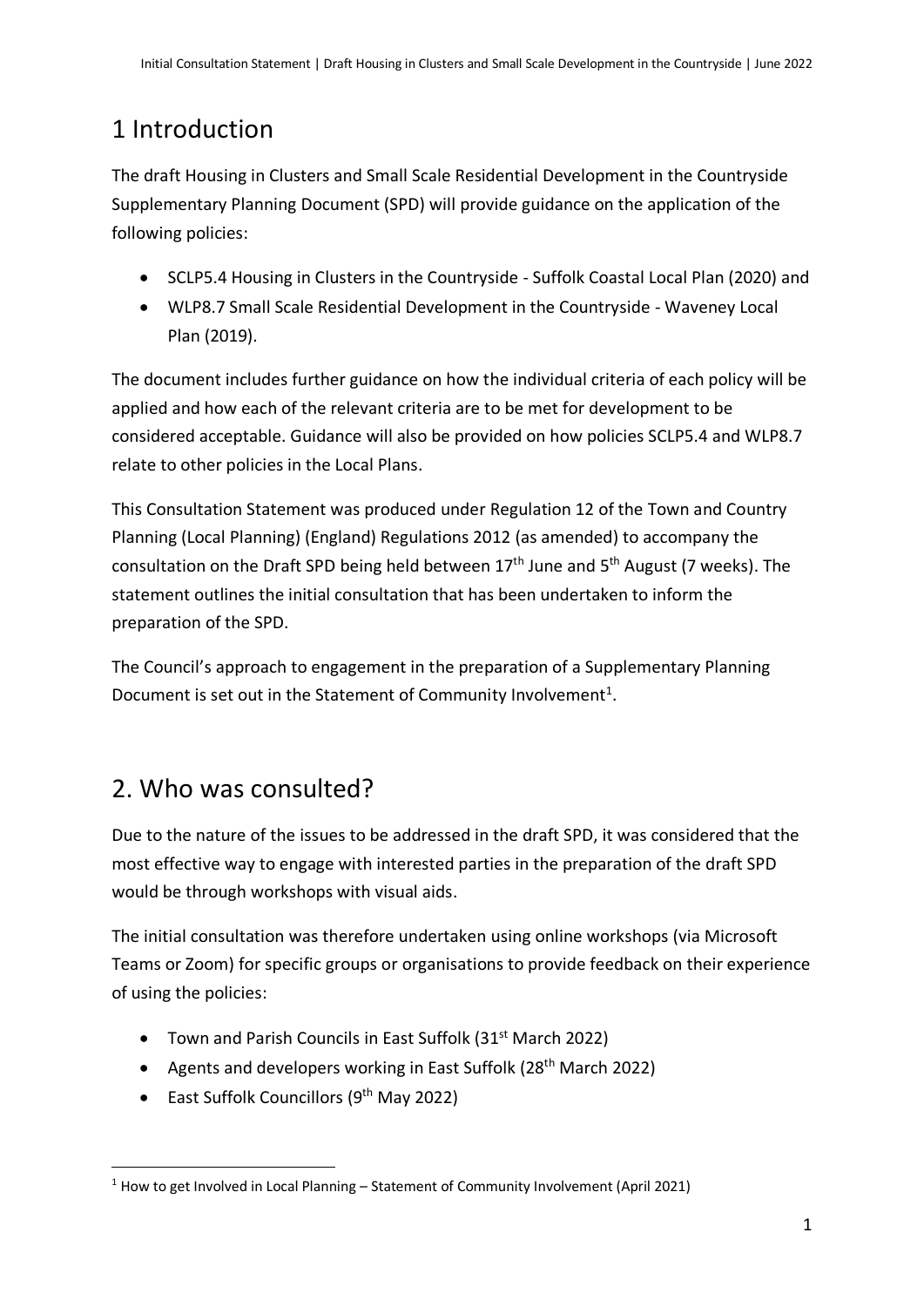Discussion to inform the proposed content was also had with a meeting of the Planning Committee Chairs and Vice Chairs and with the Local Plan Working Group.

#### <span id="page-3-0"></span>3. How were they consulted?

Invitations were sent to all Town and Parish Councils in East Suffolk and agents and developers registered on the East Suffolk Local Plan Mailing List. The number of representatives was limited to one per Town or Parish Council or one per organisation (agents & developers) to ensure all attending had the opportunity to express their views. Workshops were held via Microsoft Teams or Zoom. The number of attendees for each workshop were:

- Agents and Developers ( $28<sup>th</sup>$  March 2022) 9 attendees
- Town and Parish Councils (31<sup>st</sup> March 2022) 22 attendees

All East Suffolk Councillors were invited to a workshop session on Monday 9<sup>th</sup> May 2022 (6-8pm) held via Zoom. The workshop was attended by 16 Members.

The format of each workshop included an overview of each of the policies; the scope and timescales of the SPD followed by an interactive session in which questions, issues and suggestions for the SPD could be raised along with discussion around whether particular slides did or didn't show a cluster/settlement in the countryside and whether particular spaces are likely to be suitable. The Members workshop session outlined the feedback from the earlier workshops and sought further feedback on how the SPD could provide further guidance.

Appendix 1 provides a summary of the comments / issues raised through the workshops and how the comments have been taken into account in the drafting of the SPD. Appendix 2 lists the consultation bodies invited to the workshops. Appendix 3 provides the presentation slides used at the Town and Parish Workshop on 31 March 2022. Slides of a similar content were also used at the other workshops.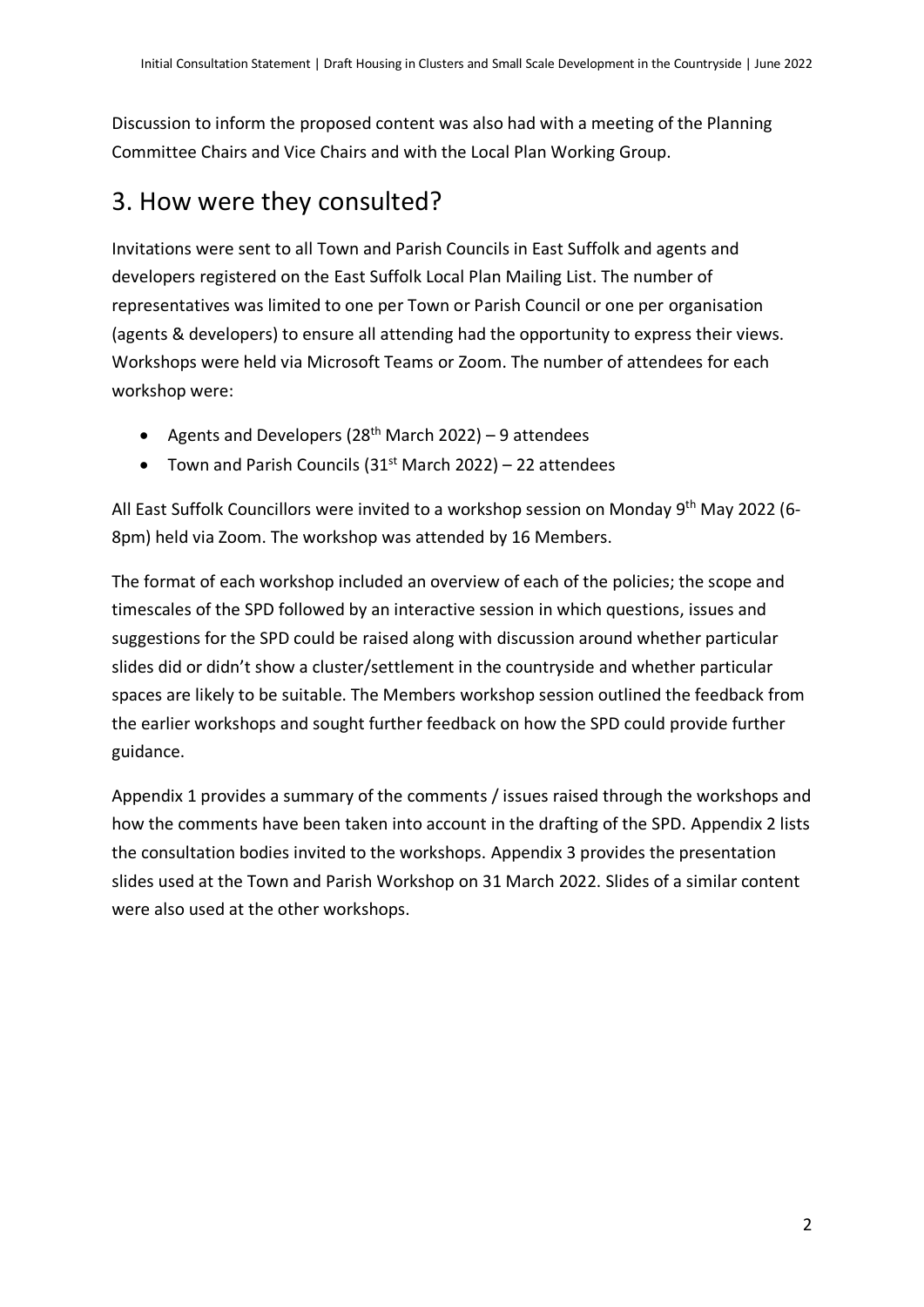#### Appendix 1: Initial Consultation Summary

The table below provides a summary of the main comments, issues and questions raised in the workshops, which session(s) the comment arose from and how these comments have informed the preparation of the draft SPD.

<span id="page-4-0"></span>

| <b>Summary of Comment</b>                                                                                                                                                                        | <b>Workshop session</b>                           | How comment has been taken into account                                                                                                                                                                                                                                                                                                                                                                                                                                                   |
|--------------------------------------------------------------------------------------------------------------------------------------------------------------------------------------------------|---------------------------------------------------|-------------------------------------------------------------------------------------------------------------------------------------------------------------------------------------------------------------------------------------------------------------------------------------------------------------------------------------------------------------------------------------------------------------------------------------------------------------------------------------------|
| Key areas for the guidance to address (Slide 7)                                                                                                                                                  |                                                   |                                                                                                                                                                                                                                                                                                                                                                                                                                                                                           |
| Is there any intention to review settlement<br>boundaries?                                                                                                                                       | <b>Town and Parish</b><br>Councils                | The Settlement Boundaries have been determined by policies SCLP3.3<br>and WLP1.2 of the Local Plans. These can only be reviewed through a<br>review of the Local Plans. The draft SPD does not have the remit to<br>review the Settlement Boundaries.                                                                                                                                                                                                                                     |
| Will the SPD elaborate on cumulative effects?                                                                                                                                                    | <b>Town and Parish</b><br>Councils                | The draft SPD provides further guidance on all elements of SCLP5.4 and<br>WLP8.7, including the parts of the policies referring to cumulative<br>effects.                                                                                                                                                                                                                                                                                                                                 |
| How soon does a property built within a cluster<br>become part of the cluster?                                                                                                                   | <b>Town and Parish</b><br>Councils                | Chapters 2 and 3 of the draft SPD outline the requirements for an area<br>to be considered a 'Cluster' or a 'Settlement in the Countryside'. This<br>includes paragraphs 2.9 and 3.8 which state that a development with<br>planning permission will be considered part of such an area only if there<br>is clear evidence that the permission will be implemented.                                                                                                                       |
| What criteria is used to define whether a dwelling is<br>within a cluster or a settlement in the countryside?                                                                                    | <b>Town and Parish</b><br>Councils                | Chapters 2 and 3 of the draft SPD outline the requirements for an area<br>to be considered a 'Cluster' or a 'Settlement in the Countryside'. This<br>includes further guidance on the various criteria outlined in both policies<br>to determine whether a dwelling is within a 'cluster' or 'settlement in<br>the countryside' and illustrations are used to show the circumstances<br>where a dwelling could be considered to be part of a cluster or<br>settlement in the countryside. |
| How will infrastructure be supported i.e. doctors<br>surgeries, schools, social services. If all these clusters<br>are increased there could be a huge cumulative<br>increase in the population. | <b>Town and Parish</b><br><b>Councils Members</b> | This draft SPD focusses on the application of policies SCLP5.4 and<br>WLP8.7 and does not have the remit to determine how infrastructure<br>will be provided. It should be noted that the quantum of development<br>that will come forward through these policies, when compared to other<br>policies and site allocations, is relatively small. Therefore, the                                                                                                                           |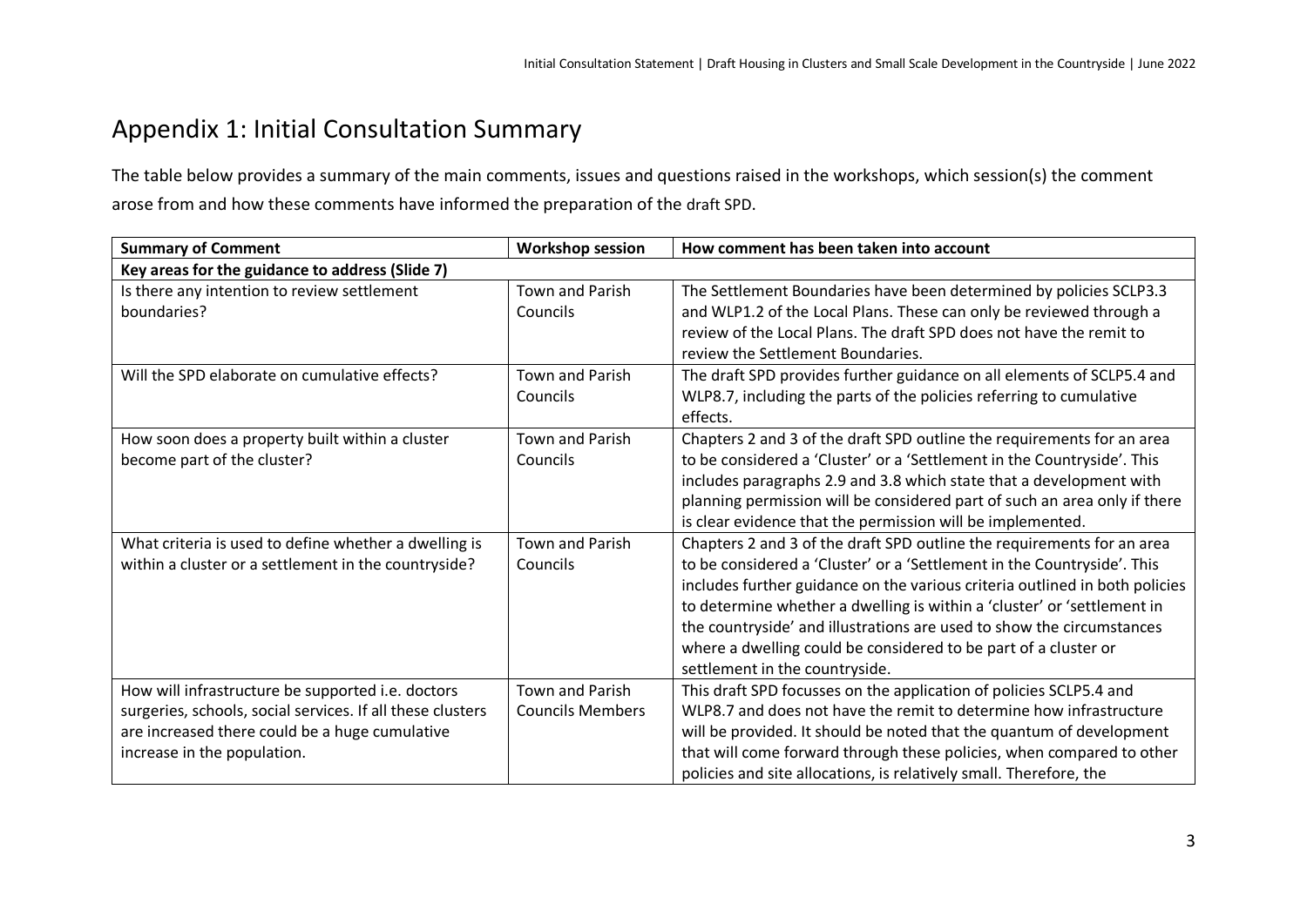| <b>Summary of Comment</b>                                                                                                                     | <b>Workshop session</b> | How comment has been taken into account                                    |
|-----------------------------------------------------------------------------------------------------------------------------------------------|-------------------------|----------------------------------------------------------------------------|
|                                                                                                                                               |                         | infrastructure to support development through these policies will likely   |
|                                                                                                                                               |                         | be delivered through Community Infrastructure Levy.                        |
| How much weight is given to an SPD as opposed to                                                                                              | <b>Town and Parish</b>  | Once it is adopted, the draft SPD will be a material consideration in      |
| policy when it comes to an appeal?                                                                                                            | Councils                | determining planning applications. The purpose of the draft SPD is to      |
|                                                                                                                                               |                         | provide further guidance on the application of policies SCLP5.4 and        |
|                                                                                                                                               |                         | WLP8.7, therefore the SPD will assist in the decision making regarding     |
|                                                                                                                                               |                         | these policies. However, the reason for the decision must rely on the      |
|                                                                                                                                               |                         | policies.                                                                  |
| How does SCLP 5.4 relate to industrialisation of the                                                                                          | <b>Town and Parish</b>  | Chapter 6 of the draft SPD provides further guidance on how the            |
| countryside which may have more impact on the                                                                                                 | Councils                | potential impact on character should be considered in relation to          |
| landscape character?                                                                                                                          |                         | policies SCLP5.4 and WLP8.7.                                               |
| The SPD needs to set out how the policies relate to                                                                                           | Developers/agents       | Chapter 8 of the draft SPD provides guidance on how SCLP5.4 and            |
| other policies in the Local Plans.                                                                                                            |                         | WLP8.7 work alongside and relate to other policies in the Local Plans.     |
| Question around how the conversion of buildings in                                                                                            | Town and Parish         | Chapter 1 of the draft SPD explains that there are other policies relating |
| the countryside relates to the policies.                                                                                                      | Councils                | to housing in the countryside such as conversions however this SPD is      |
|                                                                                                                                               |                         | focused on policies SCLP5.4 and WLP8.7.                                    |
| Illustrations are useful but to be fully effective must                                                                                       | <b>Members</b>          | Following the feedback received during the various workshops, the          |
| give interpretation to words: 'cluster', 'group', 'gap'.                                                                                      |                         | illustrations have been prepared to make them relatively realistic and to  |
|                                                                                                                                               |                         | provide representations of various elements of the policies. Annotations   |
|                                                                                                                                               |                         | have been added to the illustrations to provide further clarity on the     |
|                                                                                                                                               |                         | content of the draft SPD.                                                  |
| What defines meaningful and effective engagement?                                                                                             | <b>Members</b>          | Chapter 7 of the draft SPD outlines the requirements for public            |
|                                                                                                                                               |                         | engagement on relevant proposals, including what is meant by the           |
|                                                                                                                                               |                         | community and how it should be demonstrated that planning impacts          |
|                                                                                                                                               |                         | identified by the community have been addressed (under policy              |
|                                                                                                                                               |                         | WLP8.7).                                                                   |
| What further guidance might assist in considering whether a group of buildings is in a cluster/Settlement in the Countryside? (Slides 9 - 11) |                         |                                                                            |
| Do gardens have to be conjoined or can they have                                                                                              | Town and Parish         | Chapter 2 of the draft SPD outline the requirements for an area to be      |
| farmland between them to be a cluster?                                                                                                        | Councils                | considered a 'Cluster'. This includes further guidance on the various      |
|                                                                                                                                               |                         | criteria outlined in the policy to determine the appropriate areas,        |
|                                                                                                                                               |                         | including how closely related dwellings need to be. Although WLP8.7        |
|                                                                                                                                               |                         | does not include such criteria, Chapter 3 of the draft SPD provides        |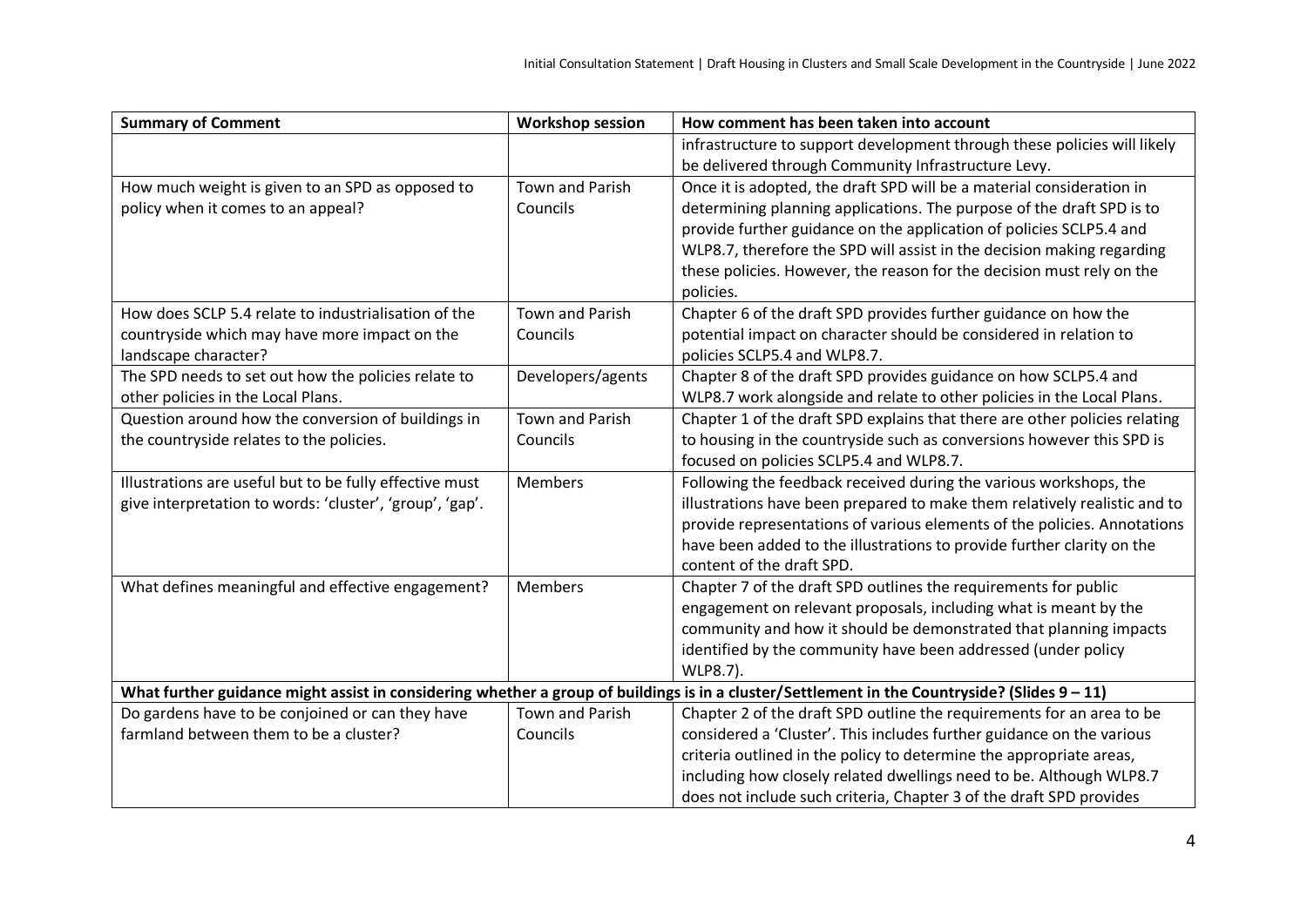| <b>Summary of Comment</b>                                 | <b>Workshop session</b> | How comment has been taken into account                                       |
|-----------------------------------------------------------|-------------------------|-------------------------------------------------------------------------------|
|                                                           |                         | guidance on how dwellings might make up a settlement in the                   |
|                                                           |                         | countryside. The draft SPD states and shows through illustrations that        |
|                                                           |                         | dwellings can be separated by small spaces such as gardens and                |
|                                                           |                         | driveways, and therefore do not need to be conjoined. However,                |
|                                                           |                         | extensive open areas such as agricultural fields are not appropriate.         |
| The fundamental aim of the policy is for the infilling of | <b>Town and Parish</b>  | (Note - although raised in this section the comment relates to the            |
| clusters not extending clusters into the countryside.     | Councils                | appropriateness of a site rather than the identification of a cluster or      |
| This needs to be maintained in the policy by              |                         | settlement in the countryside). Chapters 4 and 5 of the SPD outline the       |
| reinforcement rather than weakening the policy.           |                         | requirements for sites to be considered appropriate for development           |
|                                                           |                         | under the Local Plan policies. These chapters clearly state that sites        |
|                                                           |                         | should not extend further into the Countryside than the existing              |
|                                                           |                         | development. The illustrations in the SPD also provide guidance on this       |
|                                                           |                         | criterion.                                                                    |
| It is dependent on scale                                  | Members                 | The illustrations in Chapters 2 and 3 of the Draft SPD show features that     |
|                                                           |                         | are likely to exist in reality to provide an indication of scale, and provide |
|                                                           |                         | an example of groups of dwellings that are considered to be close and         |
|                                                           |                         | those which are not.                                                          |
| Illustrations are useful but terms must give full         | Members                 | The use of annotations show where the illustrations are showing a             |
| interpretation to words such as 'cluster' and 'group'     |                         | 'cluster' or 'group'. 'Cluster' is also defined in Policy SCLP5.4.            |
| SCLP5.4 - can a rural cluster have more than one gap?     | Developers/agents       | Paragraphs 4.6 and 5.3 of the draft SPD both state that areas can have        |
|                                                           |                         | more than one gap.                                                            |
| SCLP5.4 - is frontage relevant to cluster? For example,   | Developers/agents       | Chapter 2 of the draft SPD outlines the requirements for an area to be        |
| round the corner on a side road could also meet the       |                         | considered a 'Cluster'. The text and the illustrations show that such an      |
| definition. Policy needs clarifying what is considered    |                         | area must be made up of a continuous line of existing dwellings or a          |
| adjacent to highways.                                     |                         | close group of dwellings, and that these areas must be adjacent to a          |
|                                                           |                         | highway.                                                                      |
| What are the roles of roads and private drives?           | Developers/agents       | Highways are key features of 'Clusters' and potentially appropriate sites.    |
|                                                           |                         | The draft SPD shows that existing dwellings must be adjacent to a             |
|                                                           |                         | highway and provides a link to the Suffolk County Council website which       |
|                                                           |                         | defines highways.                                                             |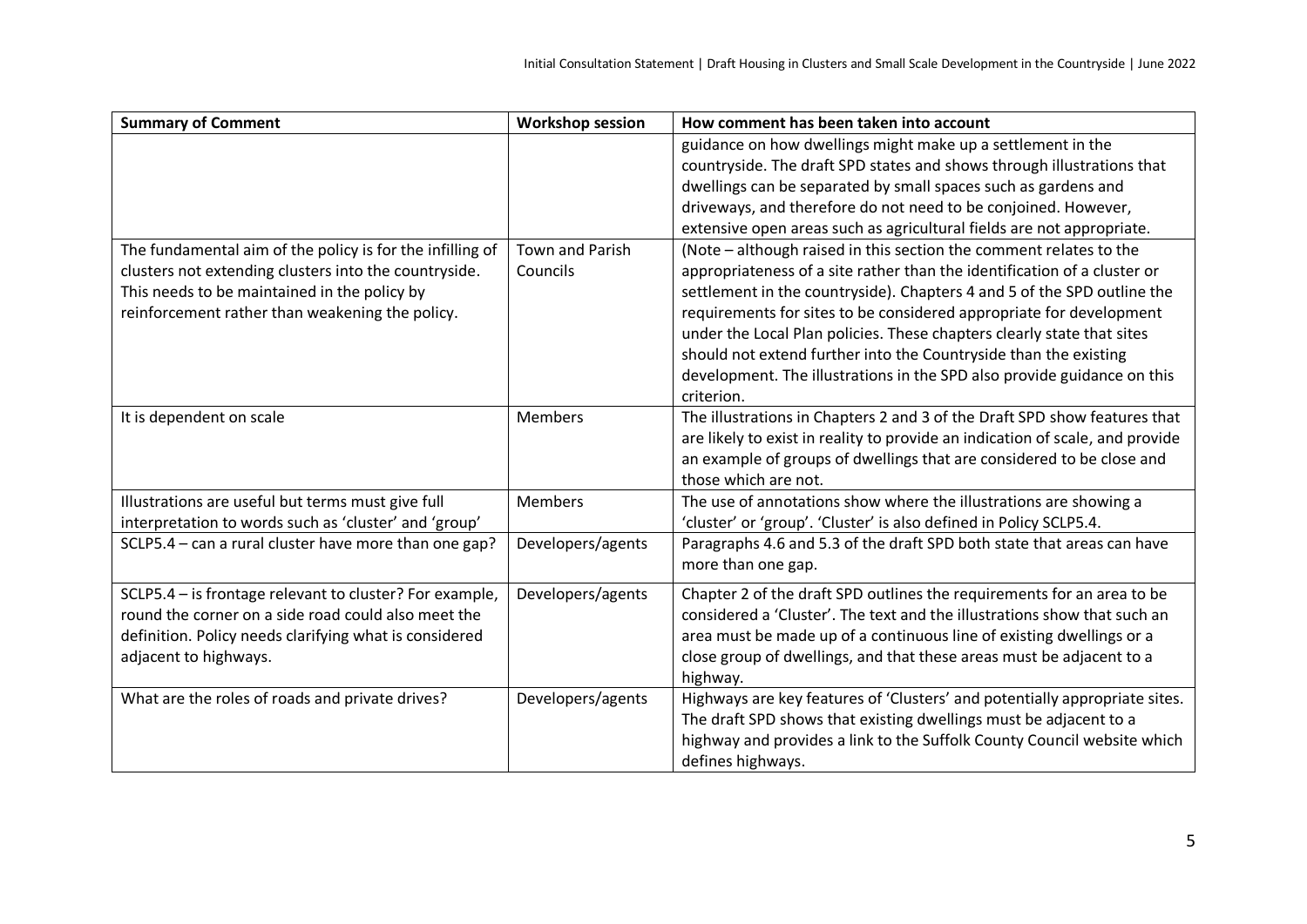| <b>Summary of Comment</b>                                                     | <b>Workshop session</b> | How comment has been taken into account                                    |
|-------------------------------------------------------------------------------|-------------------------|----------------------------------------------------------------------------|
| SPD needs to define a 'close group' of dwellings i.e.                         | Developers/agents       | Chapter 2 of the draft SPD outlines the requirements for an area to be     |
| how to define whether a particular dwelling is or isn't                       |                         | considered a 'Cluster'. This includes further guidance on what is meant    |
| part of a close group (relevant to SCLP5.4).                                  |                         | by a 'close group' of dwellings and how the Council will consider these    |
|                                                                               |                         | closely related or not. Illustrations have also been included in the draft |
|                                                                               |                         | SPD to interpret this.                                                     |
| 'Adjacent on two sides' needs guidance.                                       | Developers/agents       | (Note - although raised in this section the comment relates to the         |
|                                                                               |                         | appropriateness of a site rather than the identification of a cluster or   |
|                                                                               |                         | settlement in the countryside). Chapters 4 and 5 of the draft SPD outline  |
|                                                                               |                         | the requirements for sites to be considered appropriate for                |
|                                                                               |                         | development under these policies. Both sections provide further            |
|                                                                               |                         | guidance on how sites should be surrounded by development on two           |
|                                                                               |                         | sides, as well as diagrams to demonstrate these principles.                |
| What further guidance might assist in considering whether a space is a 'gap'? |                         | (Slides $12 - 16$ )                                                        |
| Is there a maximum number of existing properties [to                          | Town and Parish         | Chapters 2 and 3 of the draft SPD outline the requirements for an area     |
| be considered as a cluster]. Example 4 shows 10                               | Councils                | to be considered a 'Cluster' and a 'Settlement in the Countryside'. Both   |
| existing properties - if the potential gaps are                               |                         | sections outline that there is no maximum number of dwellings in either    |
| developed this will become a settlement.                                      |                         | case.                                                                      |
| If proposed dwellings are affordable homes would                              | <b>Town and Parish</b>  | There are situations where policies on affordable housing in the           |
| that influence whether permission is granted?                                 | Councils                | countryside (SCLP11.5 and WLP8.6) could also be relevant alongside         |
|                                                                               |                         | these policies. Chapter 8 of the draft SPD provides further guidance on    |
|                                                                               |                         | how these policies will be applied in these situations.                    |
| Example $5 - if$ plot 2 was fully opposite the existing                       | Town and Parish         | Chapters 4 and 5 of the draft SPD outline the requirements for sites to    |
| dwelling opposite what would be the view on                                   | Councils                | be considered appropriate for development under these policies. Both       |
| extending a garden? If plot 2 has a sufficiently large                        |                         | chapters clearly state that sites must be completely surrounded by         |
| garden to the south it could potentially open up                              |                         | development on at least 2 sides. The illustration in the draft SPD also    |
| another site on the opposite side of the road. There                          |                         | provide interpretation on this part of the policies.                       |
| needs to be guidance on whether the existing                                  |                         |                                                                            |
| residential properties should extend along the whole                          |                         |                                                                            |
| length of the proposed site.                                                  |                         |                                                                            |
| Example 5 - if plots $3/4/5$ and 6 were all dense                             | Town and Parish         | Any proposals submitted relating to these policies must also meet the      |
| woodland and considered a 'wildlife corridor would                            | Councils                | requirements of any other relevant policies in the Local Plans, including  |
| they be treated differently?                                                  |                         |                                                                            |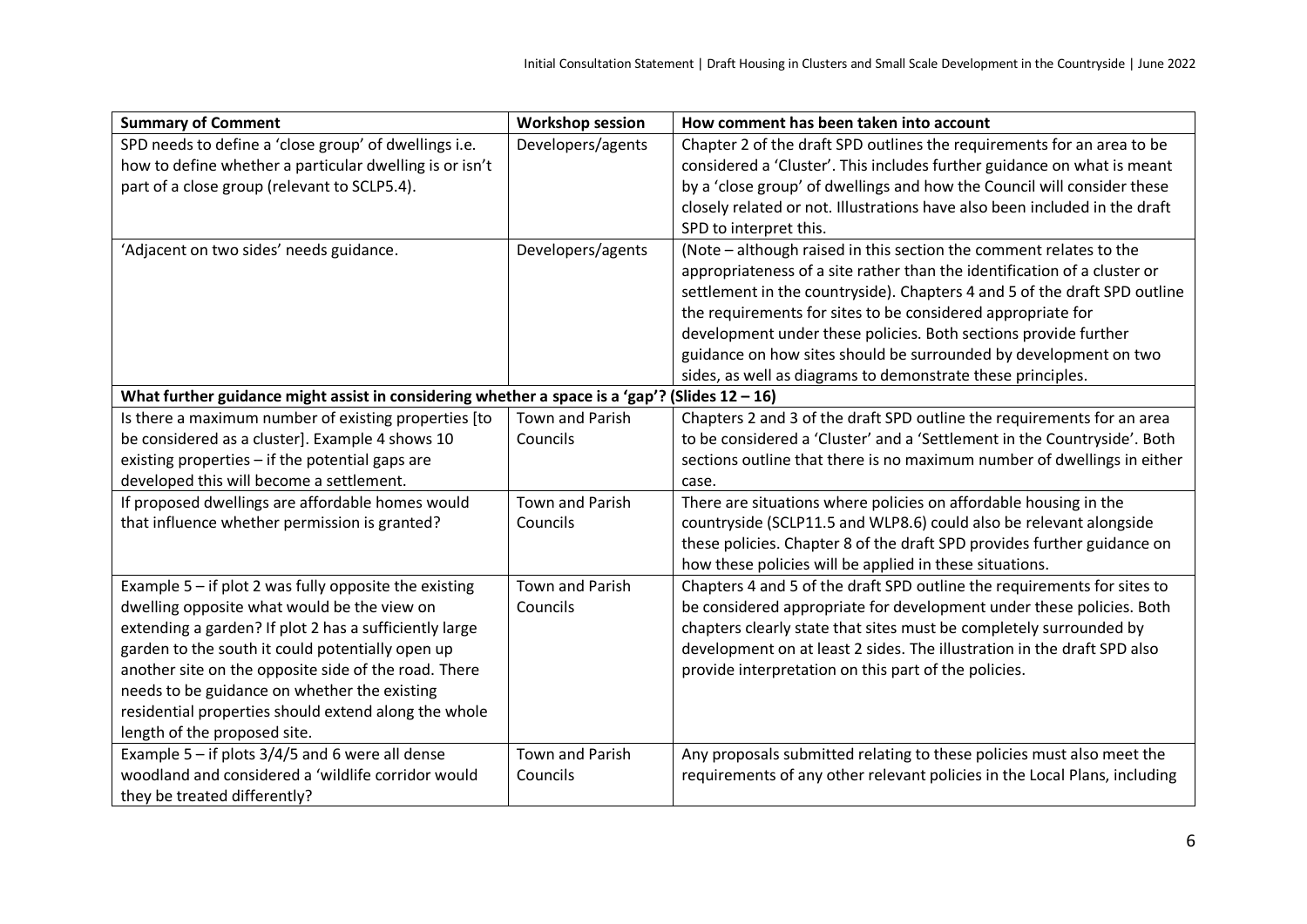| <b>Summary of Comment</b>                                                                                        | <b>Workshop session</b> | How comment has been taken into account                                                                                                            |
|------------------------------------------------------------------------------------------------------------------|-------------------------|----------------------------------------------------------------------------------------------------------------------------------------------------|
|                                                                                                                  |                         | any relating to biodiversity and landscape. This is stated in Chapter 8 of<br>the draft SPD.                                                       |
|                                                                                                                  | Members                 |                                                                                                                                                    |
| What if there is a feature such as a pond or tree in the                                                         |                         | Any proposals submitted relating to these policies must also meet the<br>requirements of any other relevant policies in the Local Plans, including |
| gap?                                                                                                             |                         | any relating to biodiversity and landscape. This is stated in Chapter 8 of                                                                         |
|                                                                                                                  |                         | the draft SPD.                                                                                                                                     |
| Infill should be defined                                                                                         | <b>Members</b>          | The illustrations in the Draft SPD show sites that may be potentially                                                                              |
|                                                                                                                  |                         | suitable as infill under the terms of the policies.                                                                                                |
| What happens with curtilage is an important                                                                      | Developers/agents       | Chapter 6 of the draft SPD provides guidance on considering the                                                                                    |
| consideration. How does the nature/features of the                                                               |                         | potential impact on character. Paragraph 6.10 makes specific reference                                                                             |
| curtilage affect the suitability of the site?                                                                    |                         | to the settings of the new dwellings.                                                                                                              |
| Cumulative impact isn't the same in both policies. The                                                           | Developers/agents       | Chapter 6 of the draft SPD provide guidance on considering the                                                                                     |
| Waveney policy (WLP5.4) is worded so the cumulative                                                              |                         | potential impact on character, which includes guidance on how                                                                                      |
| effect only relates to up to 5 properties.                                                                       |                         | cumulative impact will be considered for each policy. Paragraphs 6.23 -                                                                            |
|                                                                                                                  |                         | 6.26 of the draft SPD also provide guidance on how developments                                                                                    |
|                                                                                                                  |                         | coming forward under WLP8.7 will be considered in relation to the                                                                                  |
|                                                                                                                  |                         | strategy of the Local Plan.                                                                                                                        |
| How would a site with permission but not built be                                                                | Developers/agents       | Chapter 6 of the Draft SPD contains guidance on that consideration may                                                                             |
| considered?                                                                                                      |                         | be given to these if there is certainty that the site will be developed.                                                                           |
| What further guidance might assist in considering if a proposal will impact local character? (Slides $17 - 19$ ) |                         |                                                                                                                                                    |
| Housing needs should be taken into account. A mix of                                                             | <b>Town and Parish</b>  | The draft SPD acknowledges that the purpose of policies SCLP5.4 and                                                                                |
| house sizes are needed such as smaller housing to                                                                | Councils                | WLP8.7 includes supporting smaller rural communities to meet their                                                                                 |
| attract younger families who are unable to afford                                                                |                         | housing needs and enable people to stay within their communities.                                                                                  |
| properties in the countryside and for those wishing to                                                           |                         | Under SCLP5.4 housing needs should be specifically taken into account                                                                              |
| downsize. Policy is to meet the needs of the rural                                                               |                         | for proposals of 4 or 5 dwellings. Paragraphs 7.6 and 7.7 of the draft SPD                                                                         |
| area. Big executive houses aren't needed, smaller                                                                |                         | highlight this. Policies SCLP5.4 and WLP8.7 in the Local Plans set out                                                                             |
| properties are. Consider the purpose of the policy i.e.                                                          |                         | policy on housing mix and place a focus on smaller dwellings.                                                                                      |
| to support rural communities.                                                                                    |                         |                                                                                                                                                    |
| What about building an extra house in the large                                                                  | <b>Town and Parish</b>  | Chapters 4 and 5 of the draft SPD outline the requirements for sites to                                                                            |
| garden of a house that is in the cluster?                                                                        | Councils                | be considered appropriate for development under these policies. This                                                                               |
|                                                                                                                  |                         | could include a garden of an existing house if the site and proposal                                                                               |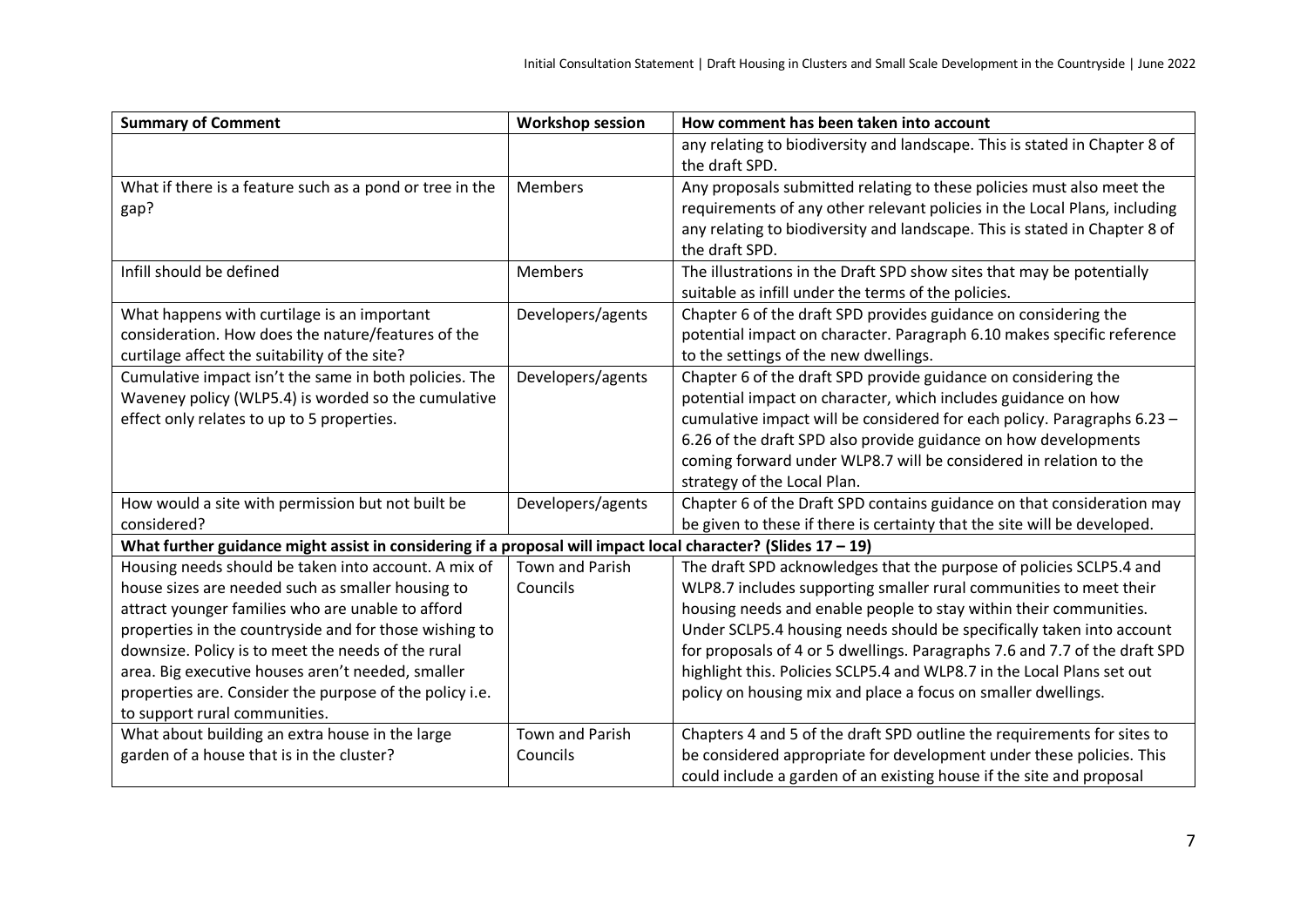| <b>Summary of Comment</b>                               | <b>Workshop session</b> | How comment has been taken into account                                     |
|---------------------------------------------------------|-------------------------|-----------------------------------------------------------------------------|
|                                                         |                         | meets the requirements of SCLP5.4 or WLP8.7, as well as other policy        |
|                                                         |                         | requirements.                                                               |
| Sympathetic design rather than the size of the          | <b>Town and Parish</b>  | Chapter 6 of the draft SPD provides guidance on considering the             |
| dwelling. Clusters are much better when there is        | Councils                | potential impact on character. Page 24 specifically highlights              |
| variation within them, as were built years ago. It is   |                         | considerations relating to the design of new dwellings.                     |
| really important that the materials are appropriate to  |                         |                                                                             |
| the setting.                                            |                         |                                                                             |
| Style, landscaping etc are important as is plot size.   | Developers/agents       | Following the feedback received during the various workshops, the           |
| Defining character from plot size is only part of the   | <b>Members</b>          | illustrations have been prepared to make them more realistic and more       |
| consideration                                           |                         | detailed to provide more accurate representations of all elements of the    |
|                                                         |                         | policies. Annotations have been added to the illustrations to provide       |
|                                                         |                         | further clarity on the content of the draft SPD                             |
| Gaps can be an important feature in a Conservation      | Developers/agents       | Chapter 6 of the draft SPD provide guidance on considering the              |
| Area.                                                   |                         | potential impact on character. Page 25 specifically highlights              |
|                                                         |                         | considerations relating to Conservation Areas.                              |
| <b>Other questions and comments</b>                     |                         |                                                                             |
| How much input will the Parish Council have as to       | <b>Town and Parish</b>  | Town and Parish Councils have the opportunity to comment on planning        |
| whether development in a cluster is acceptable?         | Councils                | applications that are submitted within their areas. It is not considered    |
|                                                         |                         | necessary to provide further guidance on this in the SPD.                   |
| SCLP5.4 - the policy states the proposal is for up to 3 | Developers/agents       | Policies SCLP5.4 and WLP8.7 both cover scenarios where the creation of      |
| dwellings. Does that mean 1, or 2 or 3?                 |                         | up to 5 dwellings could be appropriate. This means that proposals for       |
|                                                         |                         | either 1, 2, 3, 4 or 5 new dwellings could be proposed under these          |
|                                                         |                         | policies. However, in order to be permitted they would need to meet         |
|                                                         |                         | the criteria of the policies, as well as any others in the Local Plans. The |
|                                                         |                         | guidance in Chapters 4 and 5 of the draft SPD acknowledges that             |
|                                                         |                         | different scales of sites may come forward, up to 5 dwellings.              |
| SCLP5.4 - appears to be some confusion between the      | Developers/agents       | A footnote for paragraph 3.1 of the Draft SPD acknowledges an editing       |
| supporting text at para 5.25 with the relevant policy   |                         | error in the Local Plan which means that paragraph 5.25 refers to           |
| criterion.                                              |                         | criteria c), when it in fact relates to criteria b).                        |
| The policies state that the concerns of the community   | Developers/agents       | Chapter 7 of the draft SPD outlines the requirements for public             |
| are addressed. Who is the community and what            |                         | engagement on relevant proposals, including what is meant by the            |
| constitutes a concern?                                  |                         | community and how it should be demonstrated that planning impacts           |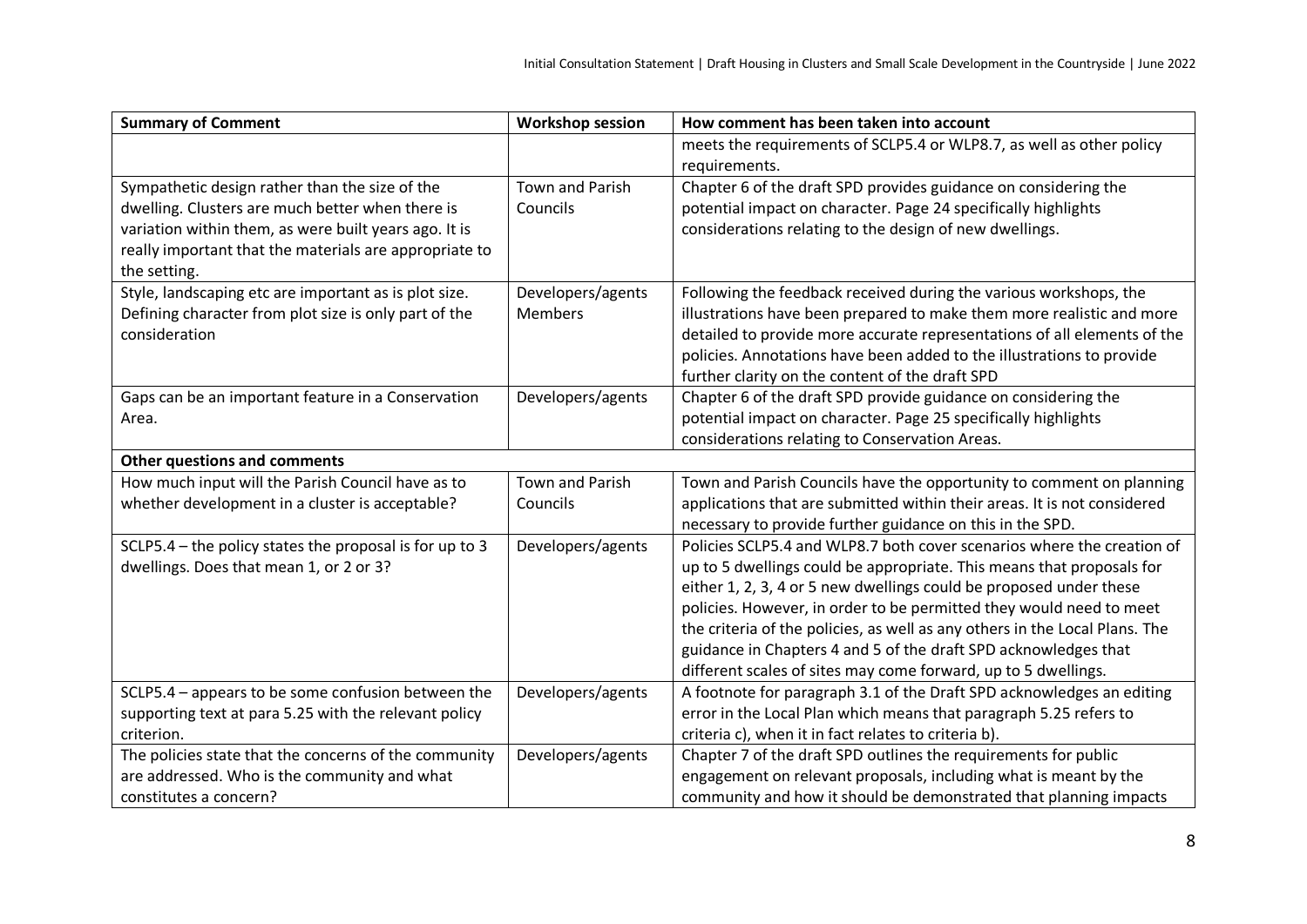| <b>Summary of Comment</b>                                          | <b>Workshop session</b> | How comment has been taken into account                                                                                                        |
|--------------------------------------------------------------------|-------------------------|------------------------------------------------------------------------------------------------------------------------------------------------|
| I would prefer a legitimate planning concern.                      |                         | identified by the community have been addressed (under policy<br>WLP8.7).                                                                      |
| The SPD could show features that are in / could be in              | Developers/agents       | The draft SPD includes a number of diagrams that highlight the features                                                                        |
| the cluster and those not appropriate to be within the<br>cluster. |                         | and characteristics that would be considered as part of 'Clusters' and<br>'Settlements in the Countryside'. The draft SPD also highlights what |
|                                                                    |                         | would not be considered part of such areas, such as isolated dwellings in                                                                      |
|                                                                    |                         | the Countryside.                                                                                                                               |
| General comments on the diagrams within the presentation(s)        |                         |                                                                                                                                                |
| Diagrams are overly simplistic e.g. roads are straight,            | Parishes                | Following the feedback received during the various workshops, the                                                                              |
| existing properties are on same/similar sized plots,               | Developers/agents       | illustrations have been prepared to include a number of features and to                                                                        |
| need more variation of house types e.g. not just                   | <b>Members</b>          | portray various elements of the policies.                                                                                                      |
| detached properties, boundaries shown are too neat.                |                         |                                                                                                                                                |
| Need for scale / references to distances between                   | <b>Town and Parish</b>  | Following the feedback received during the various workshops, the                                                                              |
| buildings.                                                         | Councils                | illustrations have been prepared to make them relatively realistic and to                                                                      |
|                                                                    | Members                 | provide representations of various elements of the policies. Annotations                                                                       |
|                                                                    |                         | have been added to the illustrations to provide further clarity on the                                                                         |
|                                                                    |                         | content of the draft SPD. Realistic measurements and sizes have been                                                                           |
|                                                                    |                         | used for all elements of the illustrations, such as the roads and building                                                                     |
|                                                                    |                         | sizes, to ensure the scale of the illustrations is appropriate.                                                                                |
| Examples need to show the cluster's relationship with              | <b>Town and Parish</b>  | The illustrations in the draft SPD include the use of inset maps to show                                                                       |
| the surrounding area.                                              | <b>Councils Members</b> | the surrounding area to provide context to the clusters.                                                                                       |
| Need to identify which is the main elevation of the                | <b>Members</b>          | The illustrations in the draft SPD demonstrate the orientation of                                                                              |
| existing properties as some may not front onto the                 |                         | buildings.                                                                                                                                     |
| highway.                                                           |                         |                                                                                                                                                |
| Do other Council's guidance use illustrative top down              | Members                 | The illustrations in the draft SPD are in 3D, with those showing a wider                                                                       |
| diagrams or do they use 3D?                                        |                         | view in 2D.                                                                                                                                    |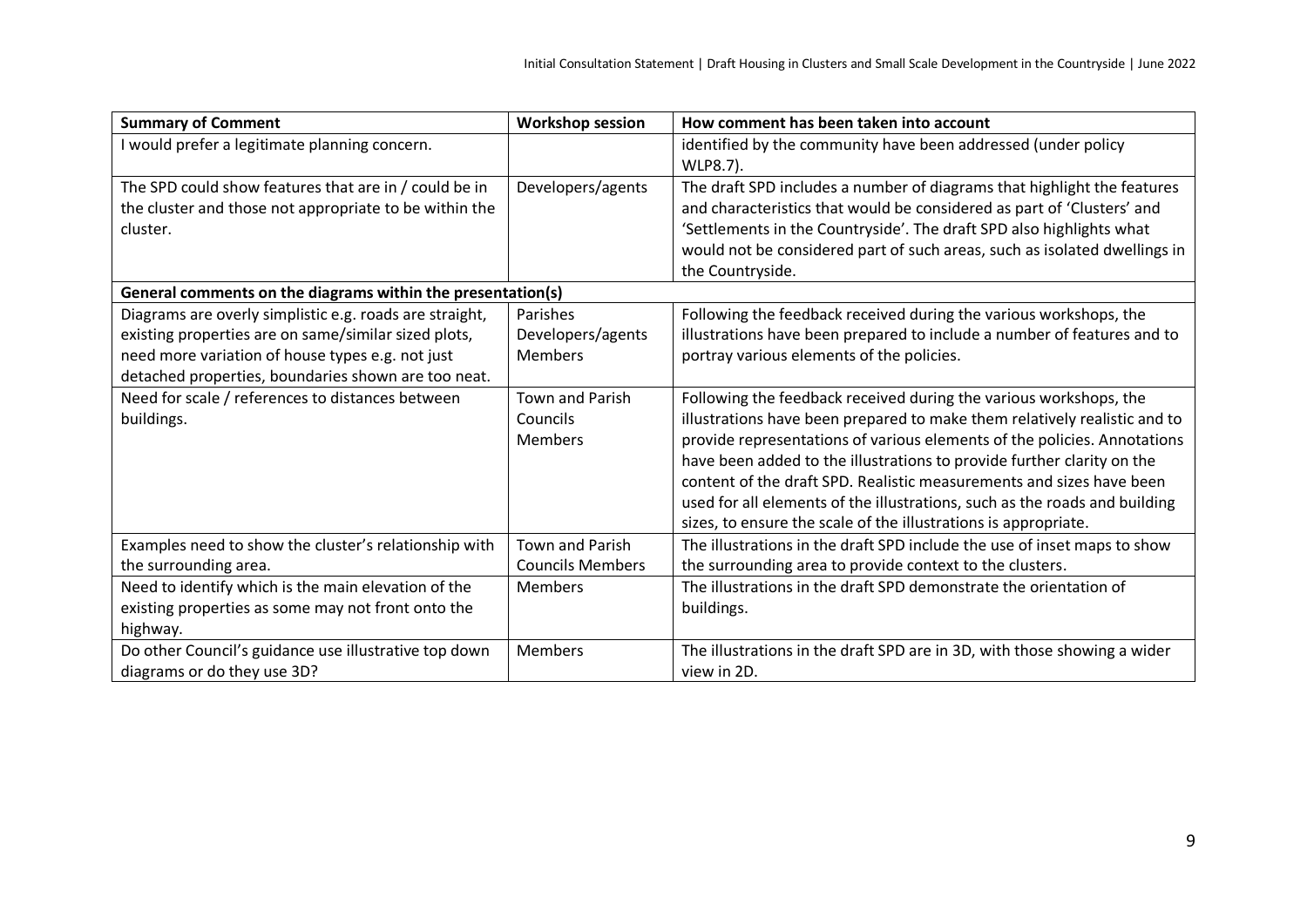### <span id="page-11-0"></span>Appendix 2: Initial Consultation Bodies

The following organisations and groups were invited to attend online workshops at the initial consultation stage:

- Town and Parish Councils in East Suffolk  $(145 \text{ no.})^2$
- Agents and Developers working in East Suffolk (198 no.) $3$
- East Suffolk Councillors (55 no.)

<sup>&</sup>lt;sup>2</sup> There are 146 Town Councils and Parish Councils/Meetings in East Suffolk, however Covehithe Parish Meeting does not currently have a correspondent.

<sup>&</sup>lt;sup>3</sup> 194 individuals/organisations from the Local Plan Mailing List identified as planning agents, developers etc. A further four agents were invited as currently working within East Suffolk.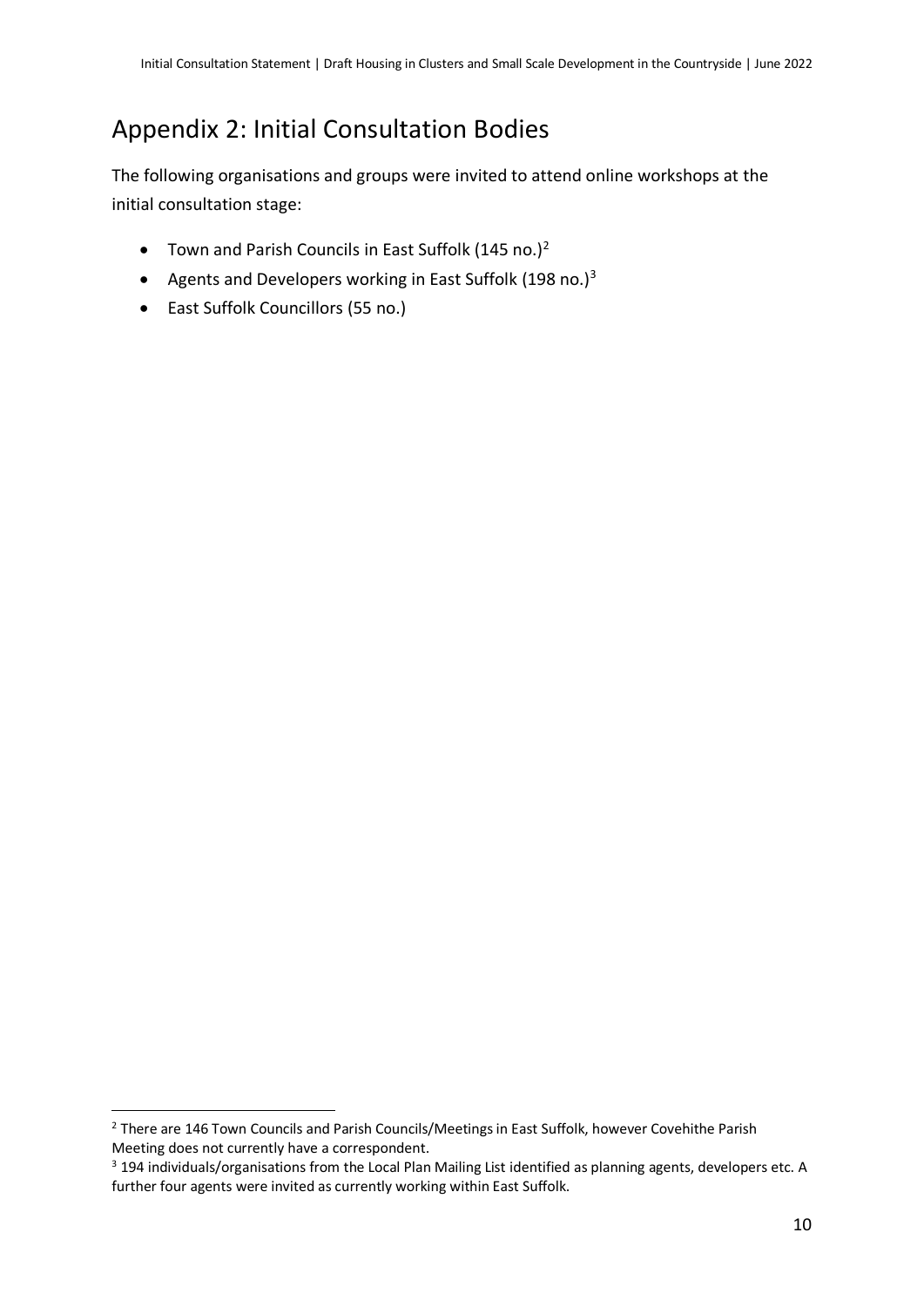### <span id="page-12-0"></span>Appendix 3: Initial Consultation Workshop Presentation

Presentation slides from the Town and Parish Workshop held 31 March 2022.

#### Slide 1



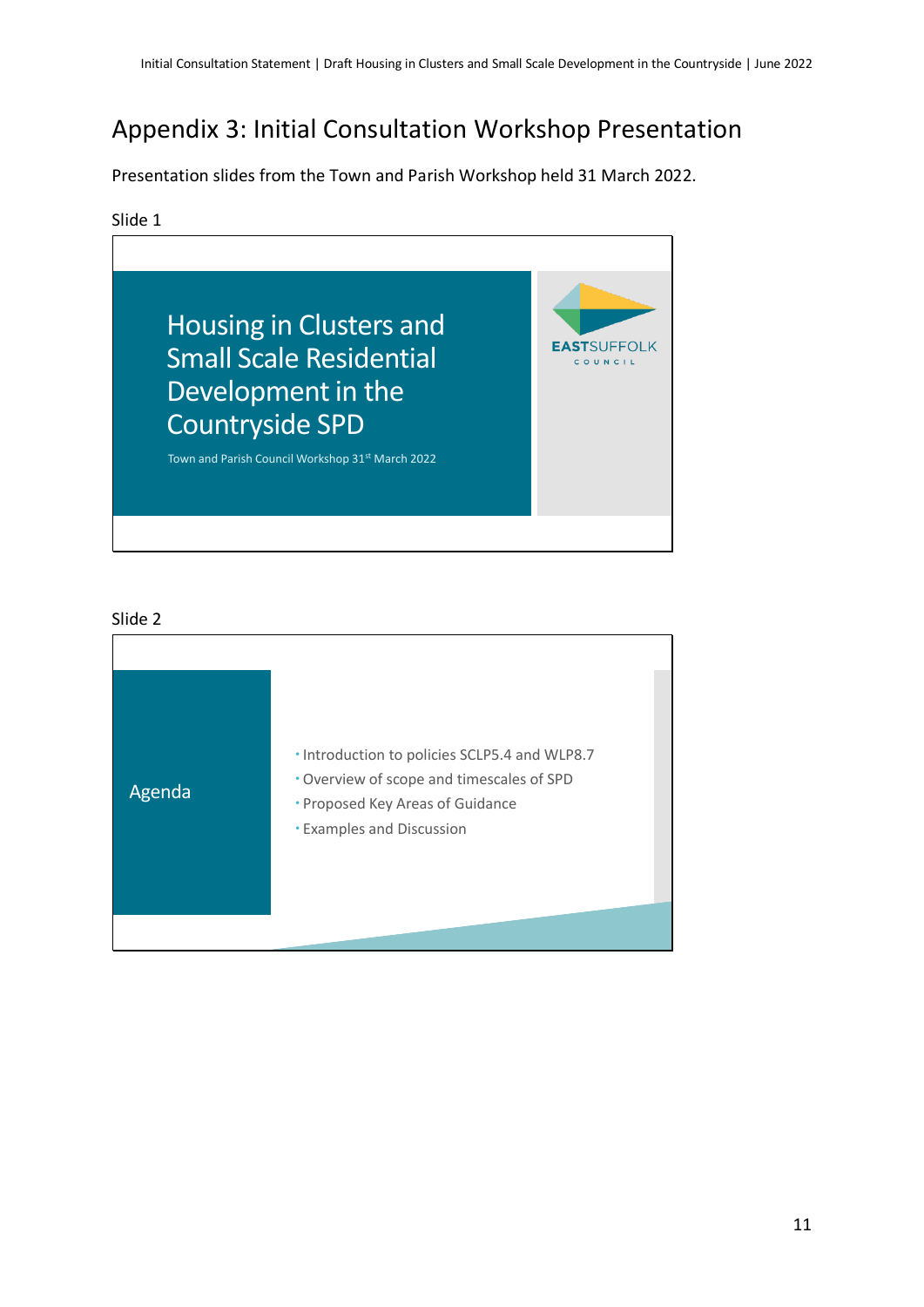

|--|

| Policy WLP8.7 - Small Scale Residential Development in the Countryside<br>Small scale residential development in the Countryside of up to three dwellings will be permitted where:<br>* The site constitutes a clearly identifiable gap within a built up area of a settlement<br>within the Countryside:<br>* There are existing residential properties on two sides of the site; and<br>* The development does not extend further into the undeveloped Countryside than the<br>existing extent of the built up area surrounding the site.<br>Small scale residential development in the Countryside of up to and including five dwellings will also be<br>* There is clear and demonstrable local support:<br>* The scheme demonstrates meaningful and robust consultation with the Parish Council,<br>local community and other stakeholders;<br>Following consultation, it can be demonstrated that any planning impacts identified by<br>the local community have been fully addressed and therefore the scheme is supported<br>by the community;<br>* The site is adjacent or within the built up area of the settlement within the Countryside;<br>The scheme when considered cumulatively with other developments in the Countryside<br>would not result in a level of development which would be contrary to the strategy<br>outlined in Policies WLP1.1 and WLP7.1.<br>For all small scale development in the Countryside the design of the scheme will need to respect and<br>reflect the character of the settlement and existing built up frontage including:<br>Housing density is reflective of the density in the village and surrounding built up area;<br>" The ratio of the building footprint to the plot area is consistent with existing properties<br>nearby which characterise the village. | $WLP8.7 - Small$<br><b>Scale</b><br><b>Residential</b><br>Development<br>in the<br>Countryside |
|---------------------------------------------------------------------------------------------------------------------------------------------------------------------------------------------------------------------------------------------------------------------------------------------------------------------------------------------------------------------------------------------------------------------------------------------------------------------------------------------------------------------------------------------------------------------------------------------------------------------------------------------------------------------------------------------------------------------------------------------------------------------------------------------------------------------------------------------------------------------------------------------------------------------------------------------------------------------------------------------------------------------------------------------------------------------------------------------------------------------------------------------------------------------------------------------------------------------------------------------------------------------------------------------------------------------------------------------------------------------------------------------------------------------------------------------------------------------------------------------------------------------------------------------------------------------------------------------------------------------------------------------------------------------------------------------------------------------------------------------------------------------------------------------------------------------|------------------------------------------------------------------------------------------------|
|---------------------------------------------------------------------------------------------------------------------------------------------------------------------------------------------------------------------------------------------------------------------------------------------------------------------------------------------------------------------------------------------------------------------------------------------------------------------------------------------------------------------------------------------------------------------------------------------------------------------------------------------------------------------------------------------------------------------------------------------------------------------------------------------------------------------------------------------------------------------------------------------------------------------------------------------------------------------------------------------------------------------------------------------------------------------------------------------------------------------------------------------------------------------------------------------------------------------------------------------------------------------------------------------------------------------------------------------------------------------------------------------------------------------------------------------------------------------------------------------------------------------------------------------------------------------------------------------------------------------------------------------------------------------------------------------------------------------------------------------------------------------------------------------------------------------|------------------------------------------------------------------------------------------------|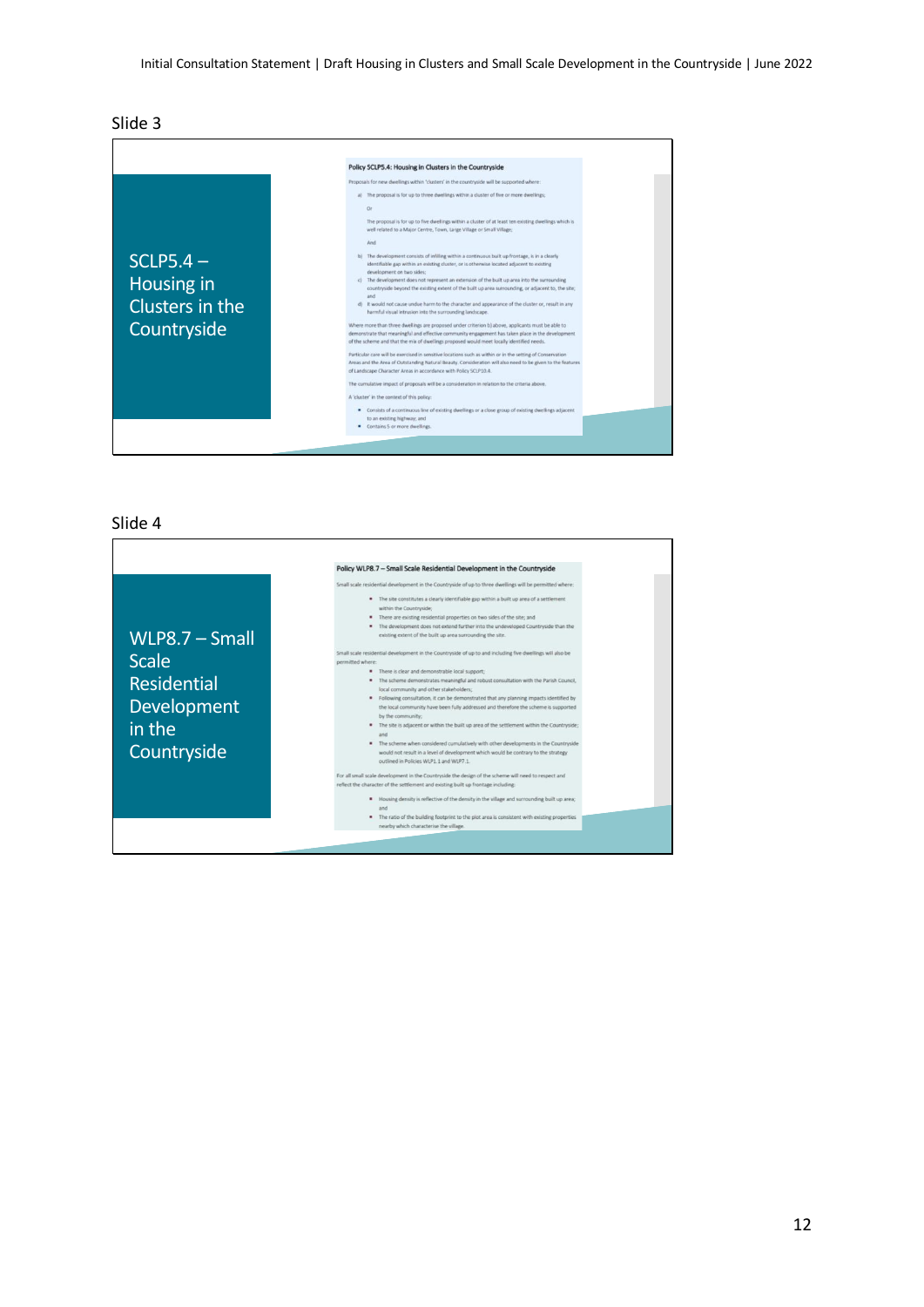

| The Scope | • Supplementary Planning Document – can<br>provide further guidance on the application of<br>policies but can't establish new policy criteria or<br>requirements.<br>• Provide guidance on the application of the<br>policies based on the experience to date from<br>planning applications, appeals and consultation.<br>• Use of examples and diagrams to illustrate<br>scenarios |  |
|-----------|-------------------------------------------------------------------------------------------------------------------------------------------------------------------------------------------------------------------------------------------------------------------------------------------------------------------------------------------------------------------------------------|--|
|           |                                                                                                                                                                                                                                                                                                                                                                                     |  |

| <b>Timescales</b> | . Initial consultation with Developers and Town<br>and Parish Councils - Early Spring 2022<br>• Public consultation – Summer 2022<br>· Adoption - Autumn 2022 |
|-------------------|---------------------------------------------------------------------------------------------------------------------------------------------------------------|
|                   |                                                                                                                                                               |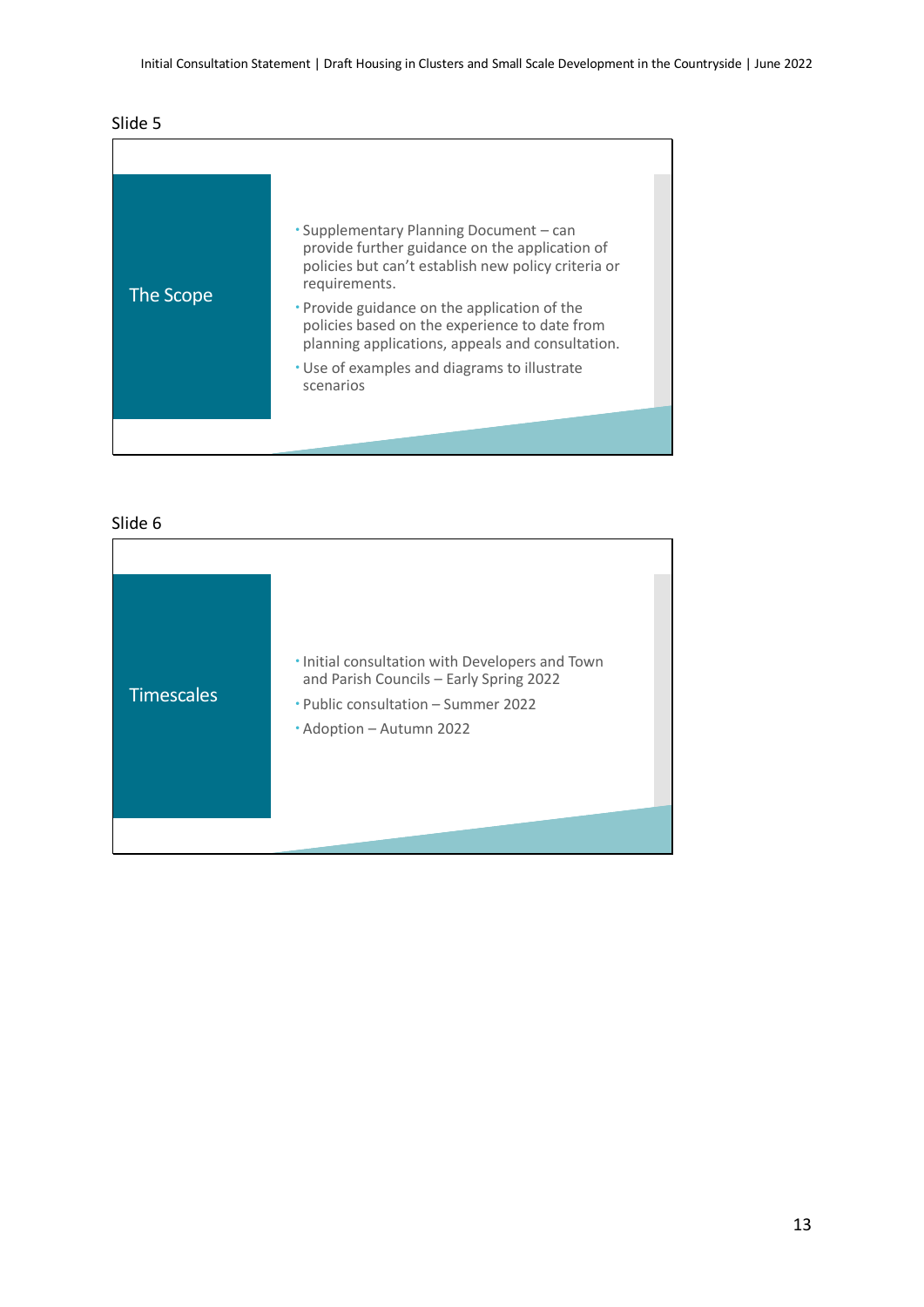

| <b>Key Areas for</b><br>the Guidance<br>to Address | • Some key areas have been identified, such as:<br>. What is a 'Cluster'/Countryside settlement?<br>• What is a 'Gap'?<br>• Relationship with Settlement Boundaries and the<br>Countryside.<br>. Relationship with highways and non-residential uses.<br>• What is expected from 'meaningful and effective<br>engagement' (SCLP5.4) and 'meaningful and robust<br>consultation (WLP8.7)?<br>• Consideration of impact on local character and<br>landscape.<br>· Relationships with other policies, e.g. Strategy for<br>Newbourne (SCLP11.9) and other Countryside policies.<br>• Are there any key areas of guidance it would be useful<br>to include? |  |
|----------------------------------------------------|---------------------------------------------------------------------------------------------------------------------------------------------------------------------------------------------------------------------------------------------------------------------------------------------------------------------------------------------------------------------------------------------------------------------------------------------------------------------------------------------------------------------------------------------------------------------------------------------------------------------------------------------------------|--|
|                                                    |                                                                                                                                                                                                                                                                                                                                                                                                                                                                                                                                                                                                                                                         |  |

| Discussion and<br><b>Examples</b> | • On the following slides we have some diagrams<br>that have been drafted.<br>• The purpose of this part of today's workshop is |  |
|-----------------------------------|---------------------------------------------------------------------------------------------------------------------------------|--|
|                                   | to look at these examples and seek your<br>feedback on how the SPD might provide<br>guidance on these matters.                  |  |
|                                   |                                                                                                                                 |  |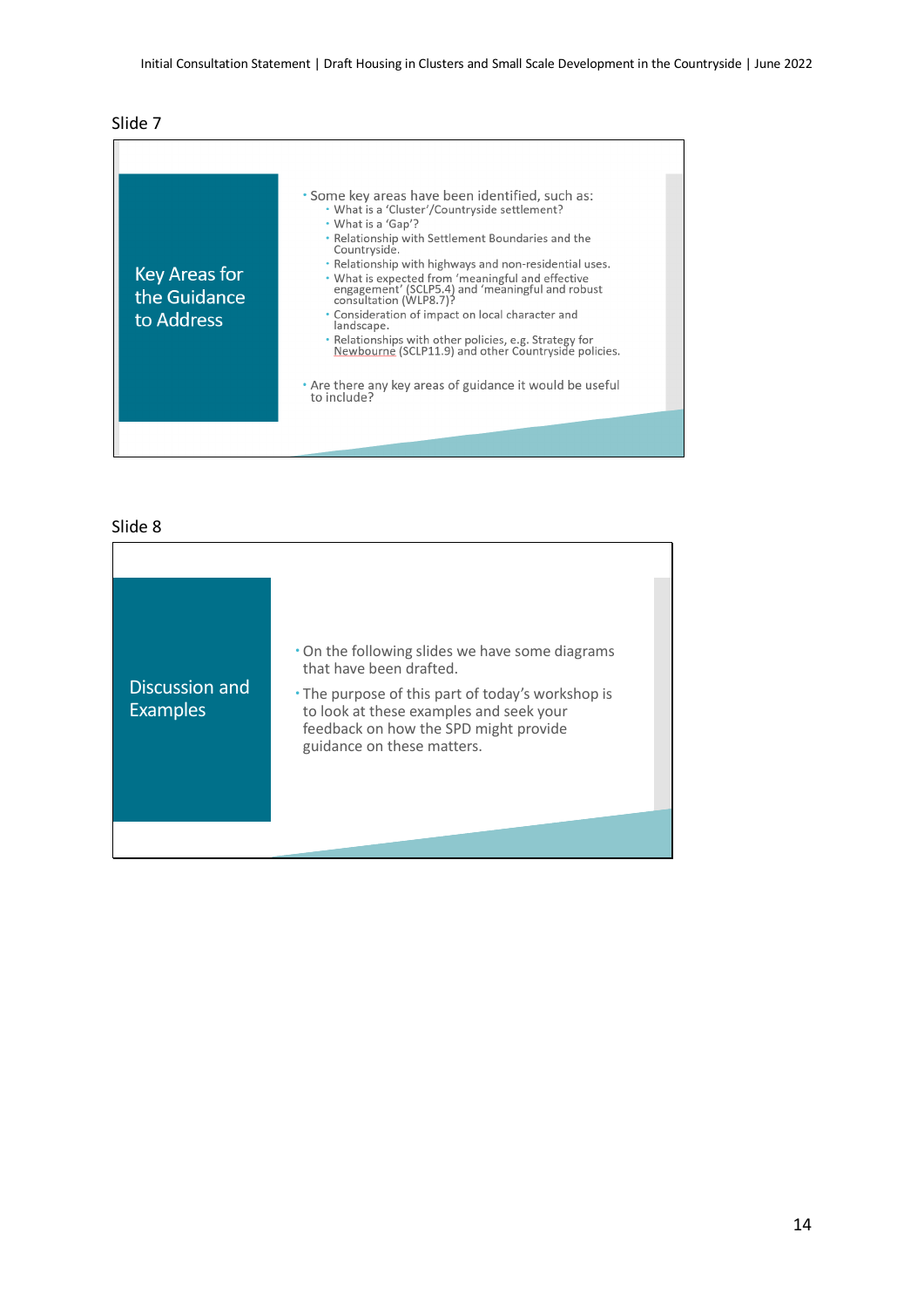



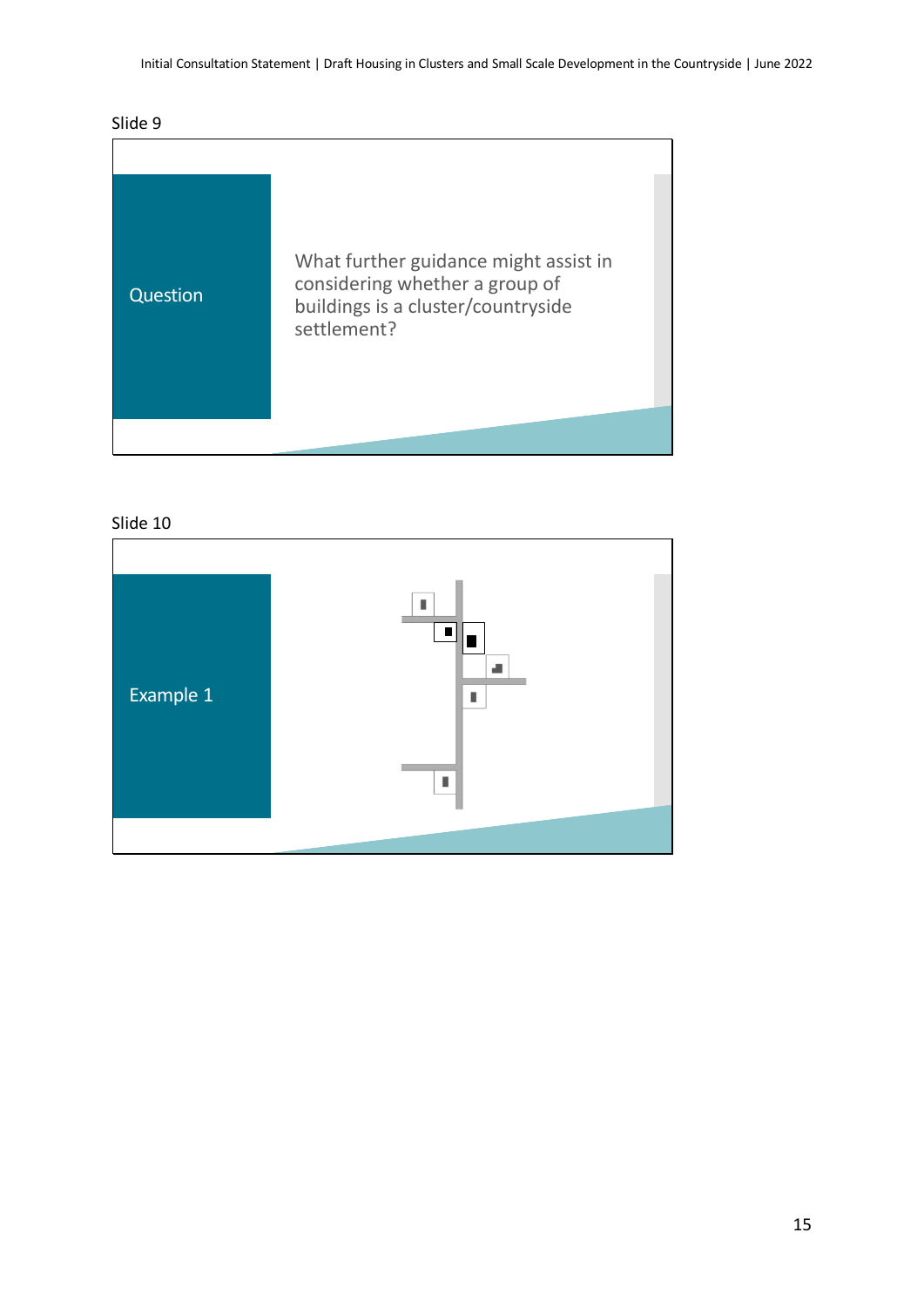



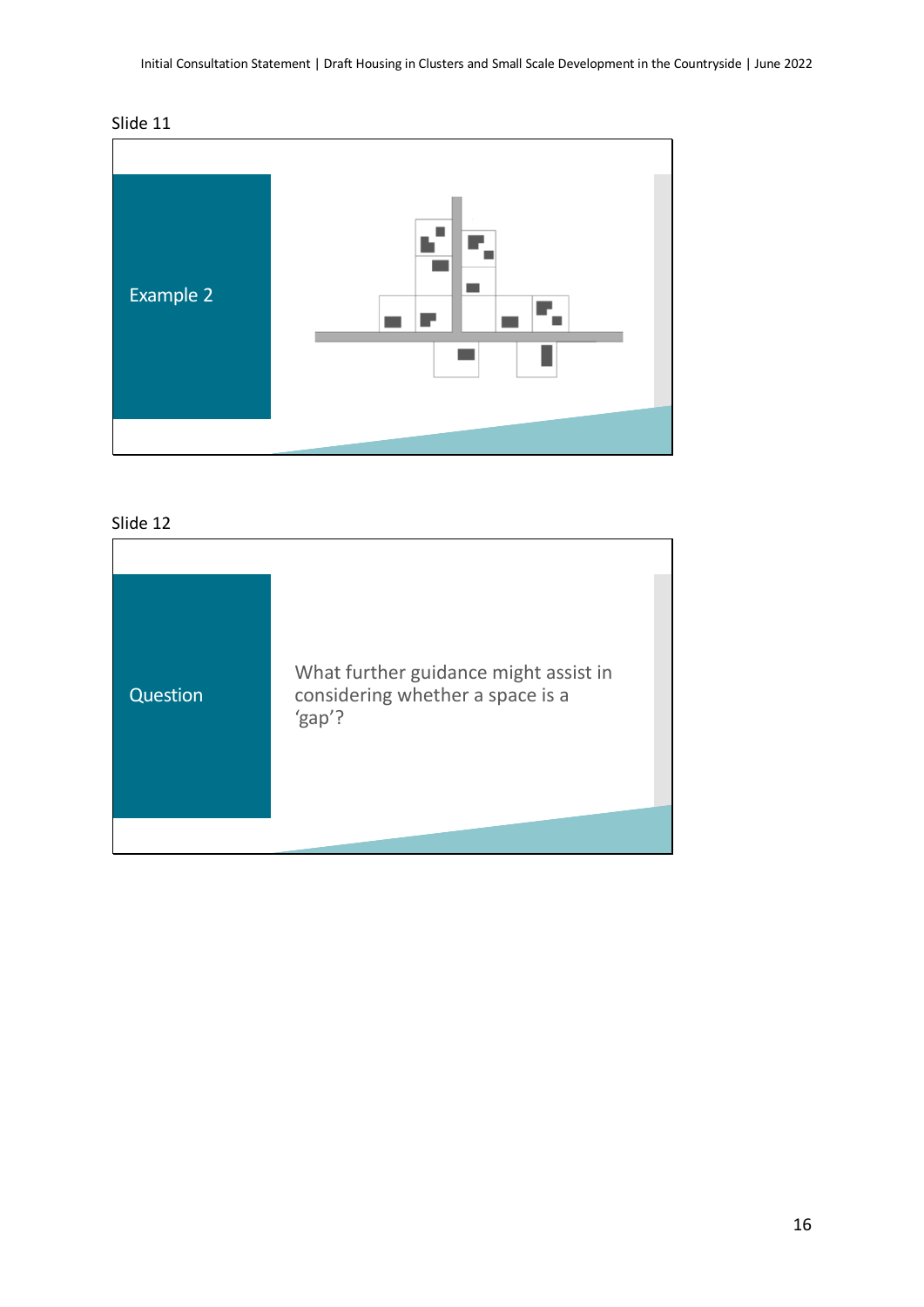



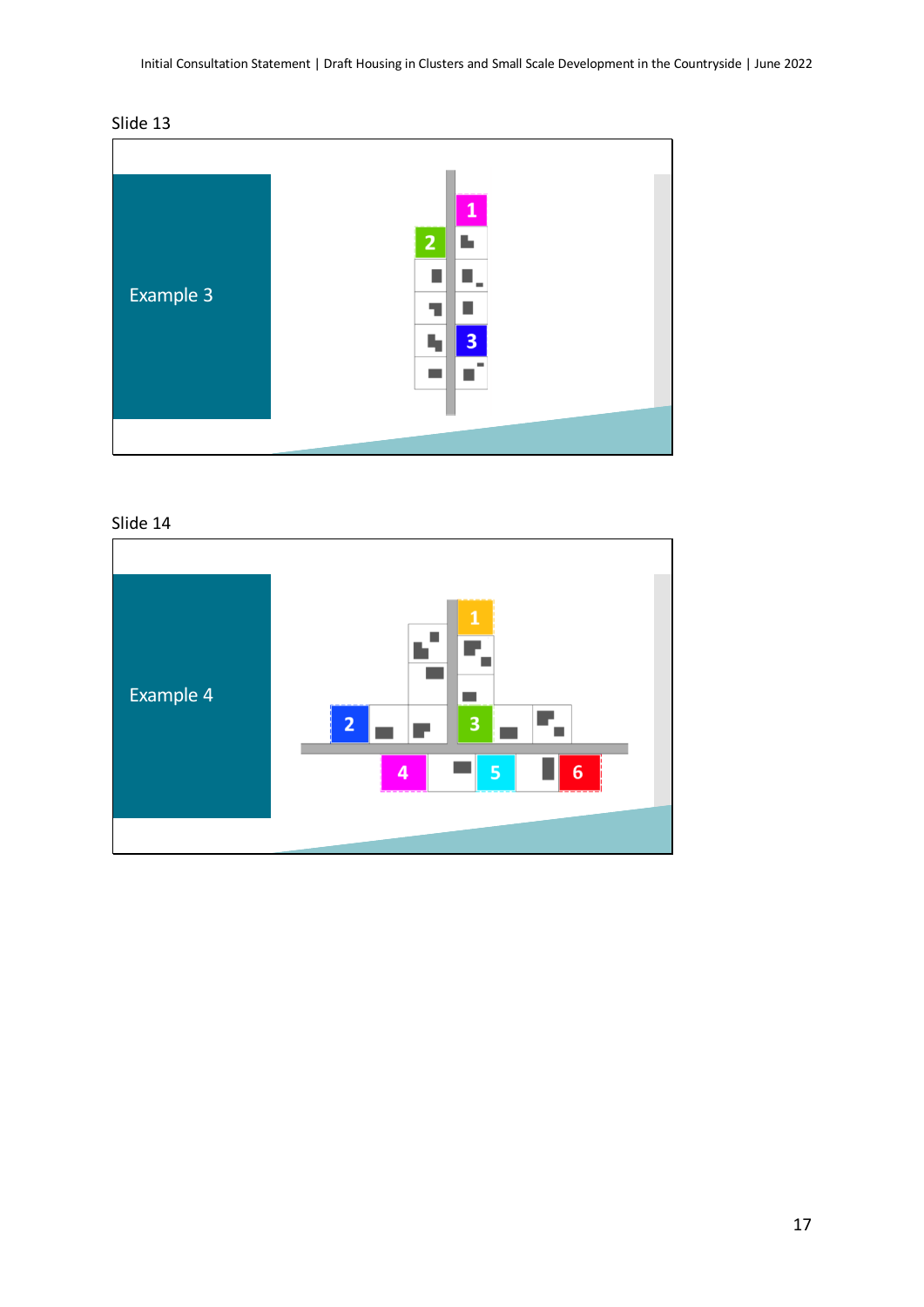



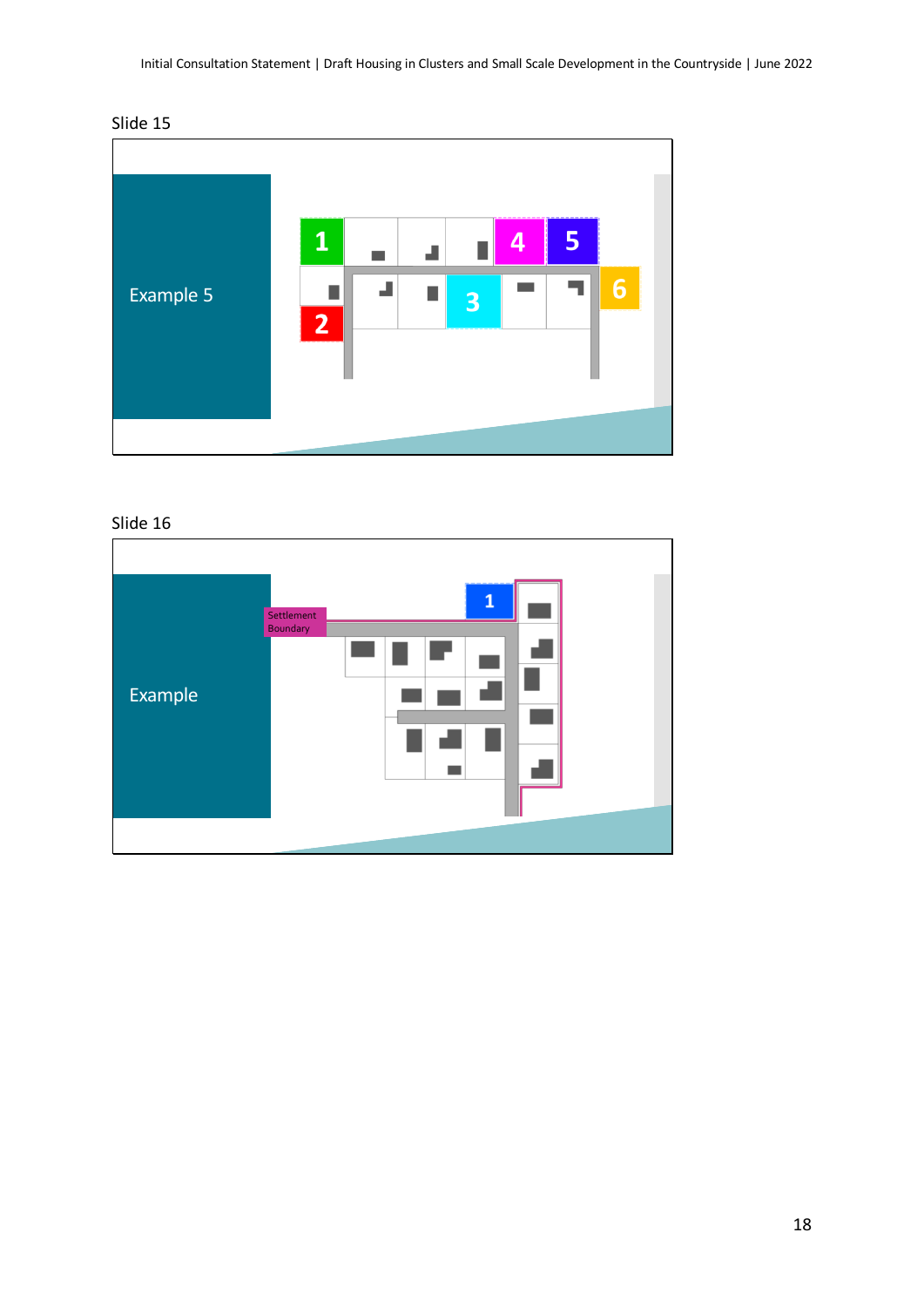